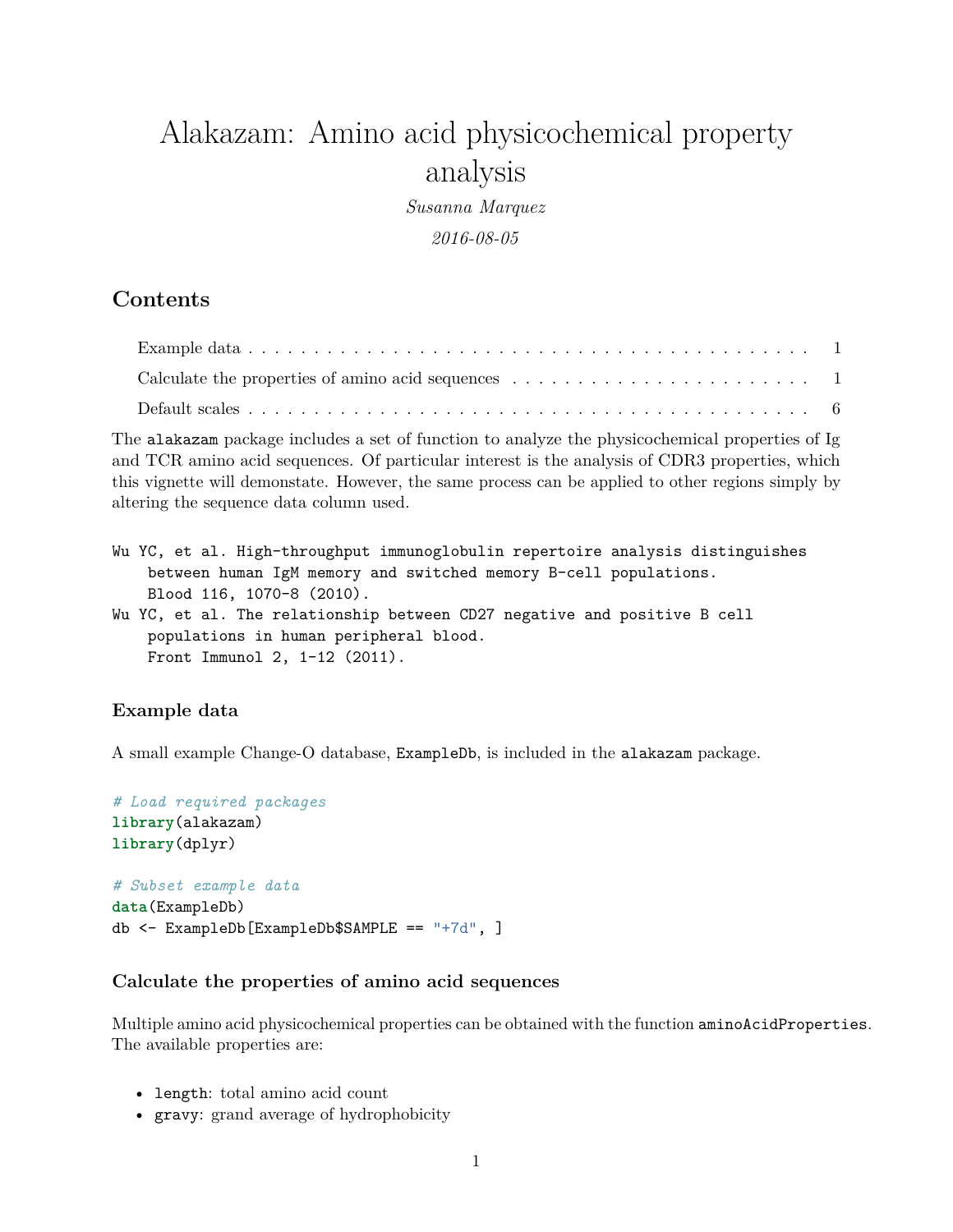- bulkiness: average bulkiness
- polarity: average polarity
- aliphatic: normalized aliphatic index
- charge: normalized net charge
- acidic: acidic side chain content
- basic: basic side chain residue content
- aromatic: aromatic side chain content

This example demonstrates how to calculate all of the available amino acid properties from DNA sequences found in JUNCTION column of the Change-O file previously loaded.

Translation of the DNA sequences to amino acid sequences is accomplished by specifying the nt=TRUE argument. To reduce the junction sequence to the CDR3 sequence we specify the argument trim=TRUE which will strip the first and last codon (the conserved residues) prior to analysis. The prefix CDR3 is added to the output column names using the label="CDR3" argument.

```
db_props <- aminoAcidProperties(db, seq="JUNCTION", nt=TRUE, trim=TRUE,
                                label="CDR3")
```

```
# The full set of properties are calculated by default
dplyr::select(db_props[1:3, ], starts_with("CDR3"))
```

|                                                                                                                                                                                                                                                      | $\#$ #                            |                                               |              |  | CDR3_AA_LENGTH CDR3_AA_GRAVY CDR3_AA_BULK CDR3_AA_ALIPHATIC               |  |  |  |
|------------------------------------------------------------------------------------------------------------------------------------------------------------------------------------------------------------------------------------------------------|-----------------------------------|-----------------------------------------------|--------------|--|---------------------------------------------------------------------------|--|--|--|
|                                                                                                                                                                                                                                                      | ## 1001                           |                                               | 29 0.1724138 |  | 14.12345 0.8034483                                                        |  |  |  |
|                                                                                                                                                                                                                                                      | ## 1002                           |                                               |              |  | 29 -0.3482759 14.69034 0.6724138                                          |  |  |  |
|                                                                                                                                                                                                                                                      | ## 1003                           |                                               |              |  | 26 -0.9884615 13.96154 0.5653846                                          |  |  |  |
|                                                                                                                                                                                                                                                      | $\#$ #                            |                                               |              |  | CDR3 AA POLARITY CDR3 AA CHARGE CDR3 AA BASIC CDR3 AA ACIDIC              |  |  |  |
|                                                                                                                                                                                                                                                      |                                   |                                               |              |  | ## 1001 8.168966 0.03902939 0.1034483 0.06896552                          |  |  |  |
|                                                                                                                                                                                                                                                      |                                   |                                               |              |  | ## 1002 8.255172 2.21407038 0.2068966 0.06896552                          |  |  |  |
|                                                                                                                                                                                                                                                      |                                   |                                               |              |  | ## 1003 8.873077 1.11045407 0.2307692 0.15384615                          |  |  |  |
|                                                                                                                                                                                                                                                      |                                   | ## CDR3_AA_AROMATIC                           |              |  |                                                                           |  |  |  |
|                                                                                                                                                                                                                                                      |                                   | ## 1001 0.06896552                            |              |  |                                                                           |  |  |  |
|                                                                                                                                                                                                                                                      |                                   | ## 1002 0.27586207                            |              |  |                                                                           |  |  |  |
|                                                                                                                                                                                                                                                      |                                   | ## 1003 0.19230769                            |              |  |                                                                           |  |  |  |
| # Define a ggplot theme for all plots<br>$tmp_{\text{theme}} < - \text{them}(\text{bw}) + \text{them}(\text{legend.position} = "bottom")$                                                                                                            |                                   |                                               |              |  |                                                                           |  |  |  |
|                                                                                                                                                                                                                                                      |                                   | # Generate plots for a four of the properties |              |  |                                                                           |  |  |  |
| $g1 \leftarrow ggplot(db\_props, aes(x=ISOTYPE, y=CDR3_AA_LENGTH)) + tmp_theme +$<br>ggtitle("CDR3 length") +<br>xlab("Isotype") + ylab("Amino acids") +<br>scale_fill_manual(name="Isotype", values=IG_COLORS) +<br>geom_boxplot(aes(fill=ISOTYPE)) |                                   |                                               |              |  |                                                                           |  |  |  |
|                                                                                                                                                                                                                                                      |                                   |                                               |              |  | $g2 \leq$ ggplot(db_props, aes(x=ISOTYPE, y=CDR3_AA_GRAVY)) + tmp_theme + |  |  |  |
|                                                                                                                                                                                                                                                      | ggtitle("CDR3 hydrophobicity") +  |                                               |              |  |                                                                           |  |  |  |
|                                                                                                                                                                                                                                                      | xlab("Isotype") + ylab("GRAVY") + |                                               |              |  |                                                                           |  |  |  |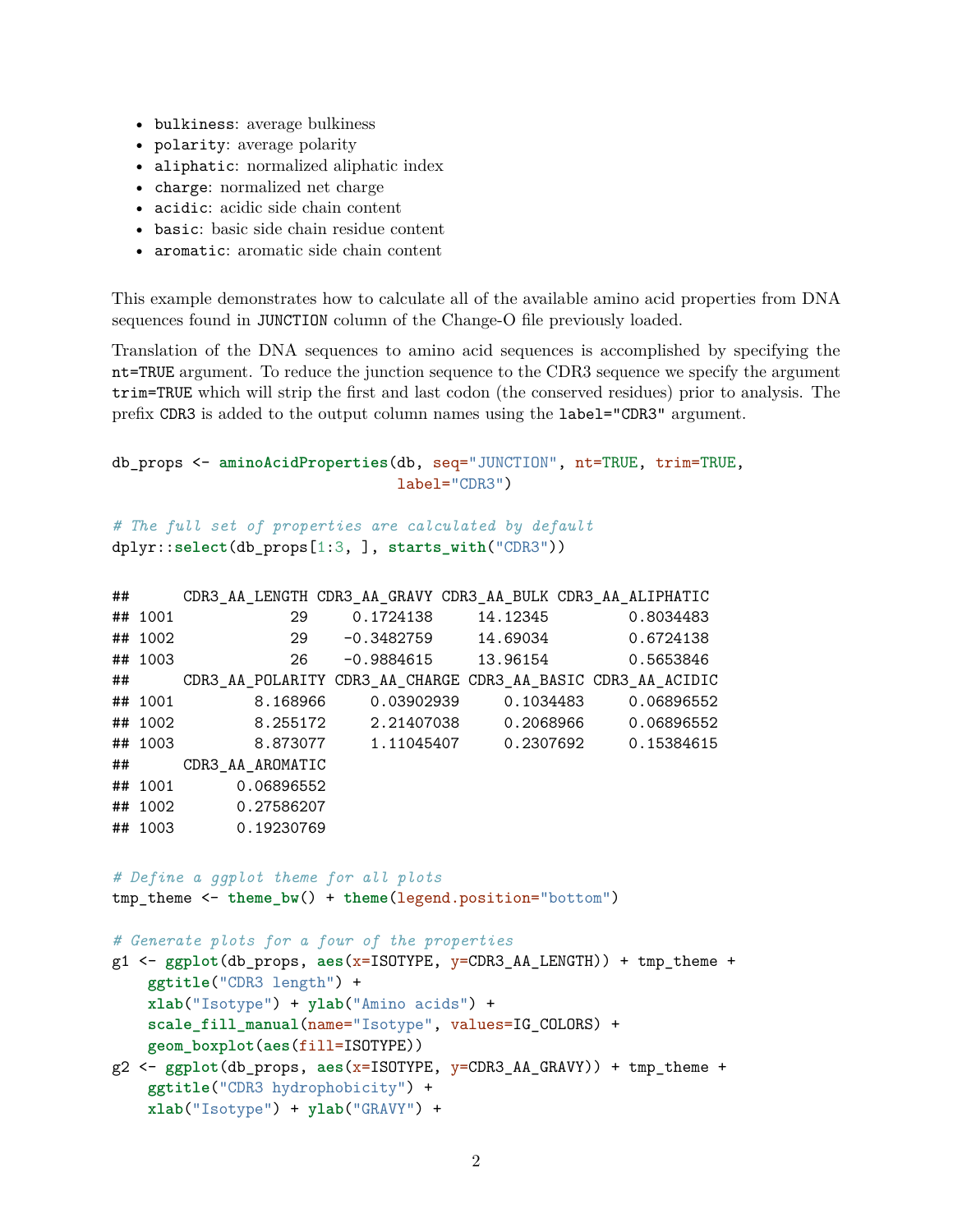```
scale_fill_manual(name="Isotype", values=IG_COLORS) +
   geom_boxplot(aes(fill=ISOTYPE))
g3 <- ggplot(db_props, aes(x=ISOTYPE, y=CDR3_AA_BASIC)) + tmp_theme +
    ggtitle("CDR3 basic residues") +
   xlab("Isotype") + ylab("Basic residues") +
    scale y continuous(labels=scales::percent) +
    scale fill manual(name="Isotype", values=IG COLORS) +
    geom_boxplot(aes(fill=ISOTYPE))
g4 <- ggplot(db_props, aes(x=ISOTYPE, y=CDR3_AA_ACIDIC)) + tmp_theme +
   ggtitle("CDR3 acidic residues") +
   xlab("Isotype") + ylab("Acidic residues") +
    scale y continuous(labels=scales::percent) +
    scale_fill_manual(name="Isotype", values=IG_COLORS) +
   geom_boxplot(aes(fill=ISOTYPE))
```
*# Plot in a 2x2 grid* **gridPlot**(g1, g2, g3, g4, ncol=2)

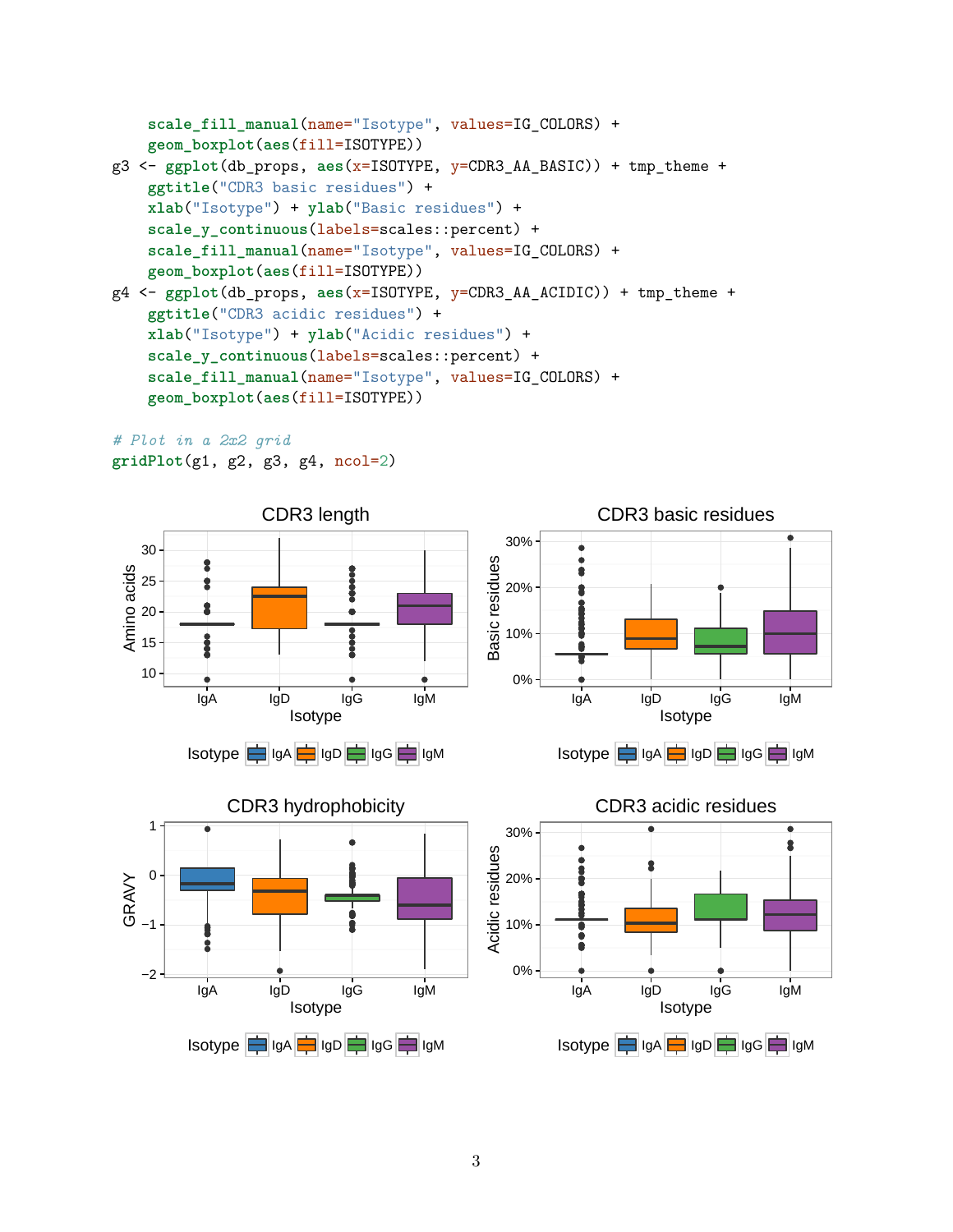### **Obtaining properties individually**

A subset of the properties may be calculated using the property argument of aminoAcidProperties. For example, calculations may be restricted to only the grand average of hydrophobicity (gravy) index and normalized net charge (charge) by specifying property=c("gravy", "charge").

```
db_props <- aminoAcidProperties(db, seq="JUNCTION", property=c("gravy", "charge"),
                                nt=TRUE, trim=TRUE, label="CDR3")
dplyr::select(db_props[1:3, ], starts_with("CDR3"))
```

| ## |         |              | CDR3 AA GRAVY CDR3 AA CHARGE |
|----|---------|--------------|------------------------------|
|    | ## 1001 | 0.1724138    | 0.03902939                   |
|    | ## 1002 | $-0.3482759$ | 2.21407038                   |
|    | ## 1003 | $-0.9884615$ | 1.11045407                   |

#### **Using user defined scales**

Each property has a default scale setting, but users may specify alternate scales if they wish. The following example shows how to import and use the Kidera et al, 1985 hydrophobicity scale and the Murrary et al, 2006 pK values from the seqinr package instead of the defaults for calculating the GRAVY index and net charge.

```
# Load the relevant data objects from the seqinr package
library(seqinr)
data(aaindex)
data(pK)
h <- aaindex[["KIDA850101"]]$I
p <- setNames(pK[["Murray"]], rownames(pK))
# Rename the hydrophobicity vector to use single-letter codes
names(h) <- translateStrings(names(h), ABBREV_AA)
db_props <- aminoAcidProperties(db, seq="JUNCTION", property=c("gravy", "charge"),
                               nt=TRUE, trim=TRUE, label="CDR3",
                               hydropathy=h, pK=p)
dplyr::select(db_props[1:3, ], starts_with("CDR3"))
## CDR3_AA_GRAVY CDR3_AA_CHARGE
\## 1001 -0.06551724 -0.0661116
## 1002 0.10482759 2.0664863
```
#### **Getting vectors of individual properties**

## 1003 0.13807692 1.0370349

The aminoAcidProperties function provides a convenient wrapper for calculating multiple properties at once from a data.frame. If a vector of a specific property is required this may be accomplished using one of the worker functions: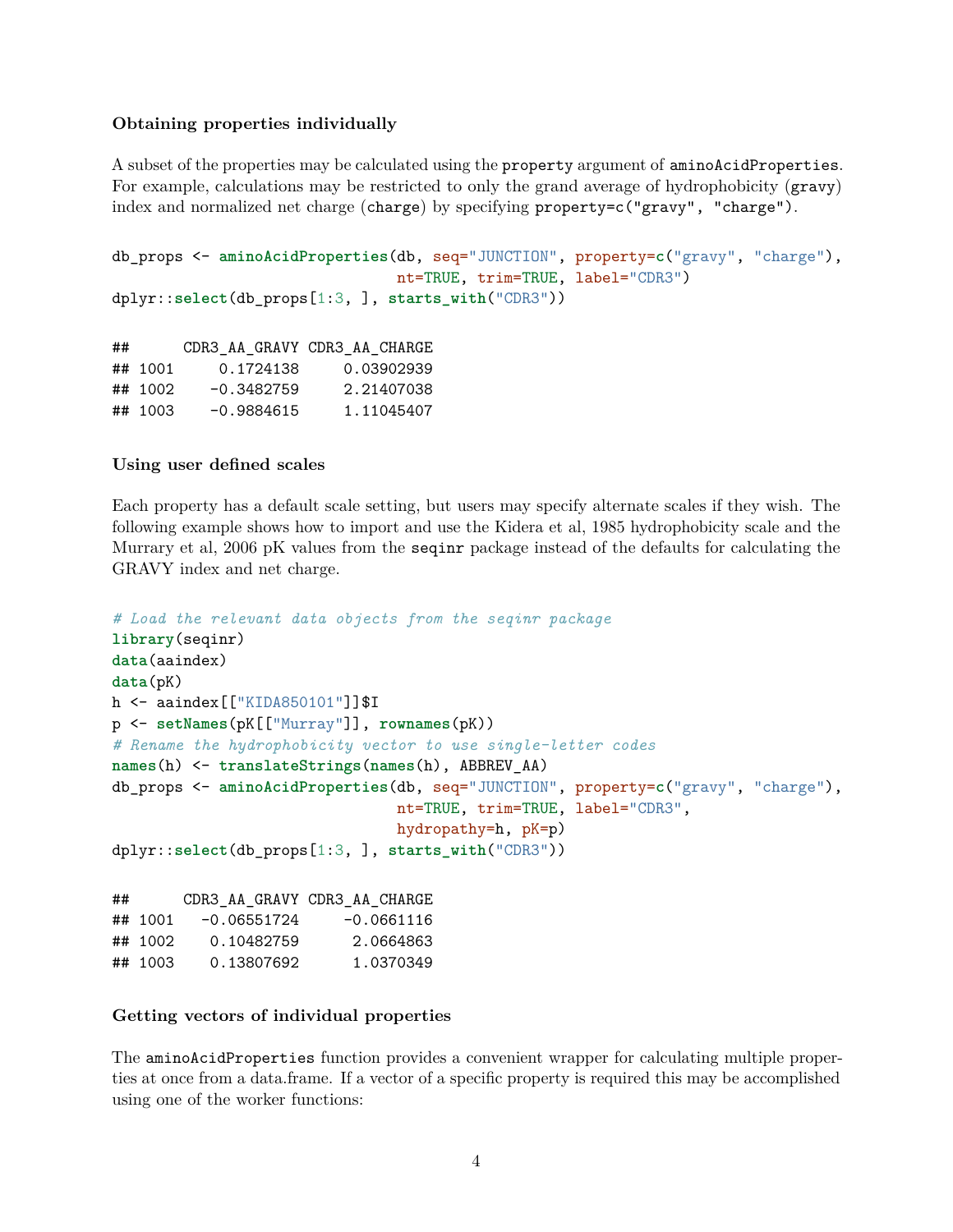- gravy: grand average of hydrophobicity
- bulk: average bulkiness
- polar: average polarity
- aliphatic: aliphatic index
- charge: net charge
- countPatterns: counts the occurrence of patterns in amino acid sequences

The input to each function must be vector of amino acid sequences.

*# Translate junction DNA sequences to amino acids and trim first and last codons* cdr3 <- **translateDNA**(db\$JUNCTION[1:3], trim=TRUE)

*# Grand average of hydrophobicity* **gravy**(cdr3)

## [1] 0.1724138 -0.3482759 -0.9884615

```
# Average bulkiness
bulk(cdr3)
```
## [1] 14.12345 14.69034 13.96154

```
# Average polarity
polar(cdr3)
```
## [1] 8.168966 8.255172 8.873077

```
# Normalized aliphatic index
aliphatic(cdr3)
```
## [1] 0.8034483 0.6724138 0.5653846

*# Unnormalized aliphatic index* **aliphatic**(cdr3, normalize=FALSE)

## [1] 23.3 19.5 14.7

*# Normalized net charge* **charge**(cdr3)

## [1] 0.03902939 2.21407038 1.11045407

*# Unnormalized net charge* **charge**(cdr3, normalize=FALSE)